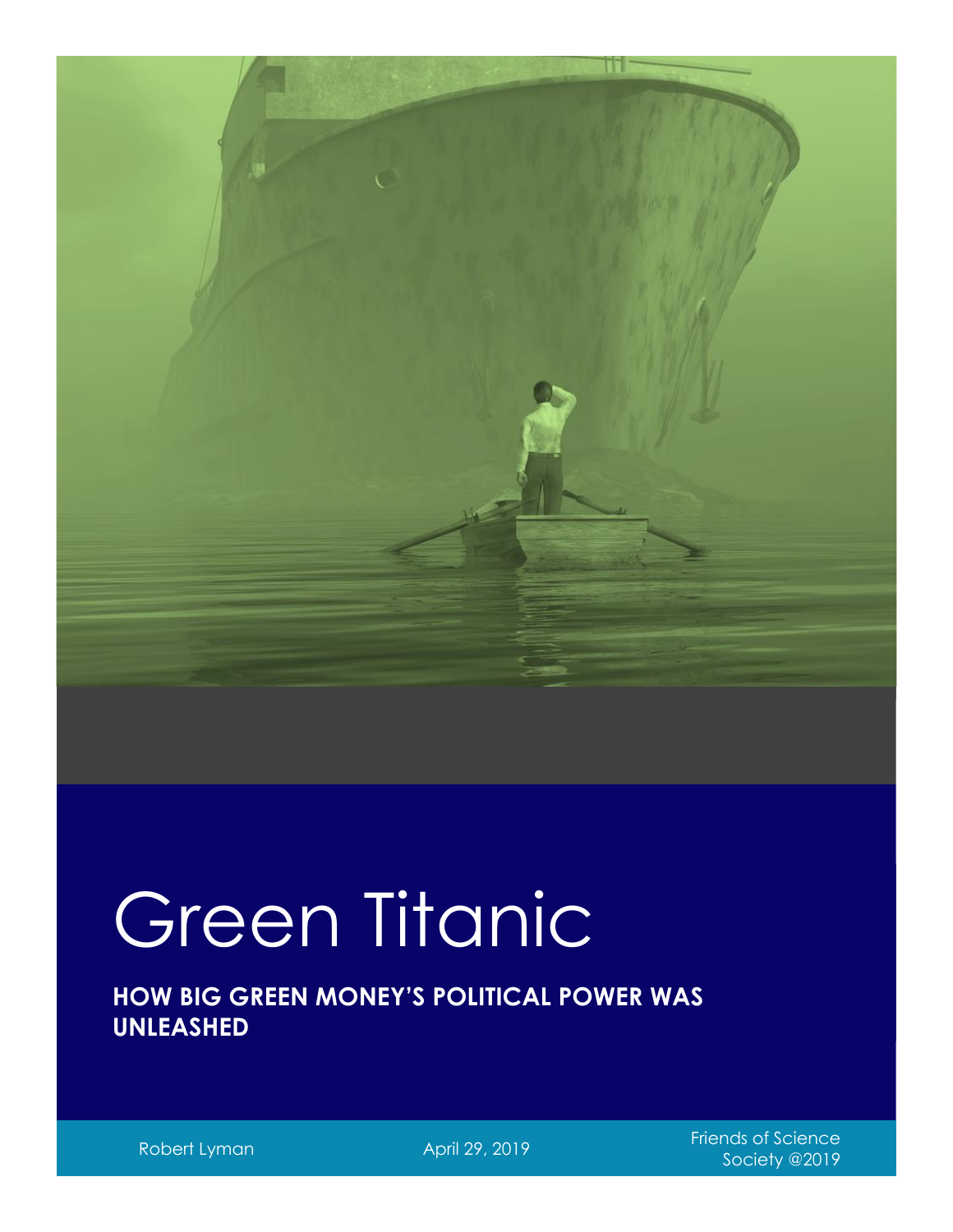# Contents

| Big Green Money - The Role and Activities of Large Environmental Organizations 6 |  |
|----------------------------------------------------------------------------------|--|
|                                                                                  |  |
| A Brief Review of Past Decisions Concerning Political Spending by Charities 8    |  |
|                                                                                  |  |
|                                                                                  |  |

Cover image licensed from Shutterstock.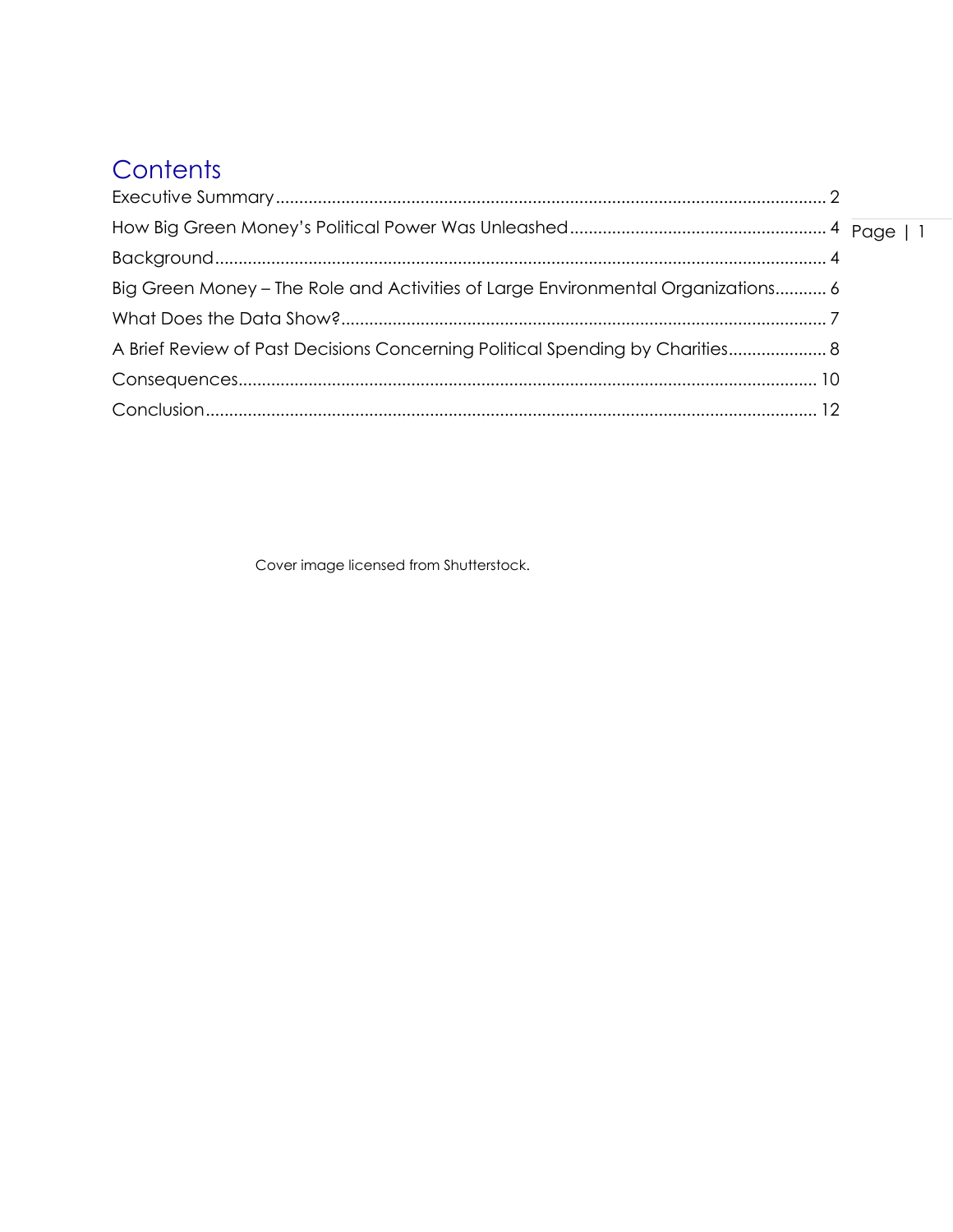# <span id="page-2-0"></span>Executive Summary

This is the third and final in a series of articles on the funding and activities of large environmental organizations in Canada, many of which play major political roles in opposing resource industry development and pipeline construction based on the thesis that this will address global warming.

Page | 2

This article describes how recent changes in the *Income Tax Act* and regulations governing charities and a recent court decision have freed activist environmental organizations with charity status from previous constraints on their ability to conduct and fund political activities.

Federal and provincial governments in Canada now provide \$170 billion per year in grants and contributions to registered charities.

Charities then raise an additional \$80 billion per year based on private contributions, some of which are stimulated by their registered charity status; the cost to the federal treasury alone of this is \$5 billion per year; the cost to provincial government treasuries is unknown.

Until recently, the *Income Tax Act* barred registered charities from spending more than 10 per cent of their revenues on political activities, which were defined narrowly to include only partisan support for candidates or political parties seeking election. They allowed charities to spend more on other political activities such as lobbying of politicians, publishing information, launching public advertising campaigns to oppose energy developments, mobilizing supporters to oppose certain laws, or organizing public demonstrations and blockades. Today, only about 5,000 charities, or 5 per cent of those in Canada, report being involved in political activities.

The Trudeau government passed legislation as part of the Omnibus Budget bill in 2018 authorizing charities to carry on unlimited "public policy dialogue and development activities" to influence laws and policies. In July 2018 Justice Edward Morgan of the Ontario Superior Court of Justice ruled that the *Income Tax Act's* 10 per cent limitation on partisan political activity was unconstitutional. The Trudeau government decided to not appeal the ruling.

As a result of this legislative change and court decision, registered charity status now gives an organization, including activist environmental organizations, the freedom to spend up to 100% of its revenues on political activities, so long as these are consistent with its "charity" objectives.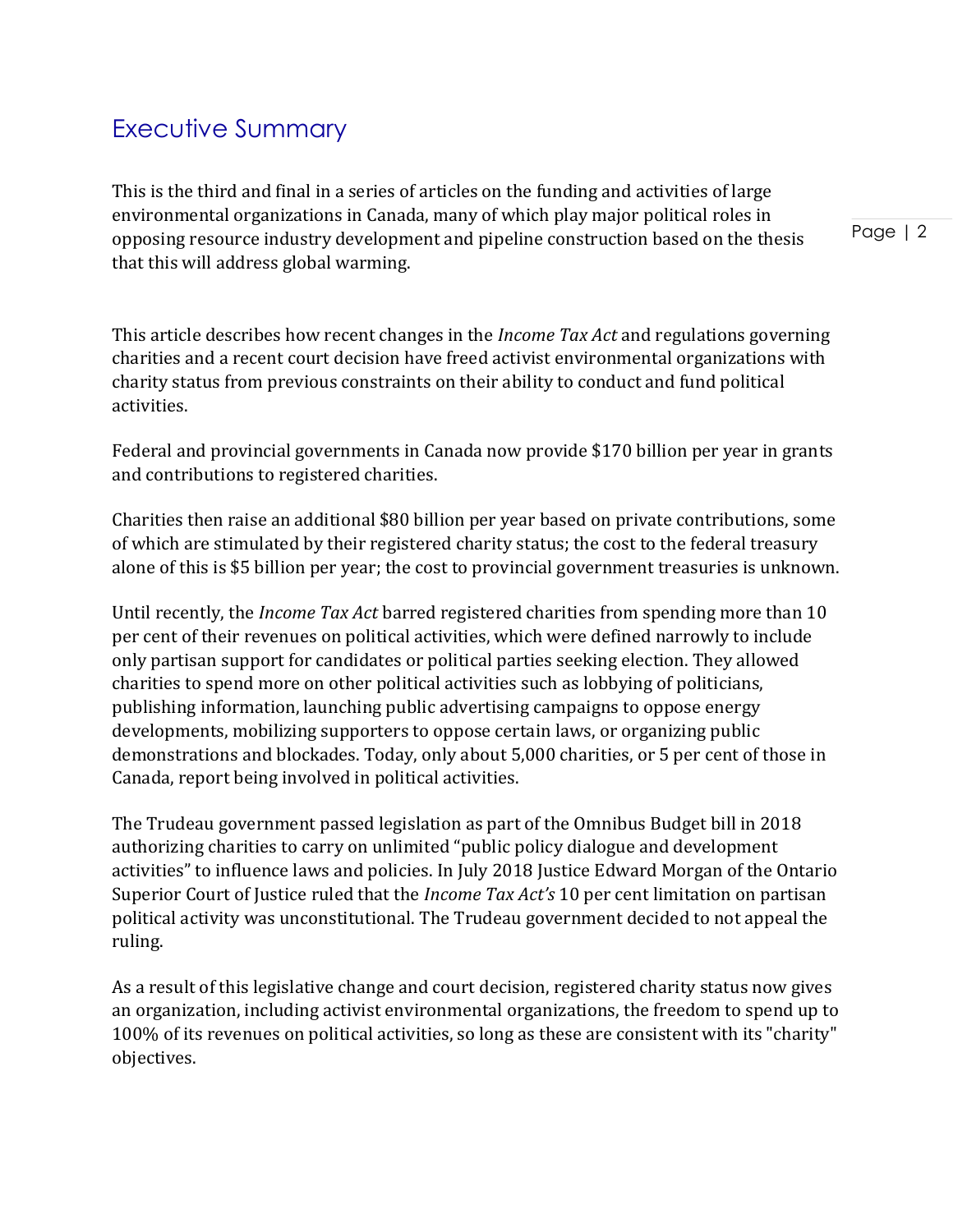The Trudeau government has directed CRA to stop requiring charities to report on how they spend on political activities, so it is unclear how anyone will be able to judge in future whether the activities carried out are consistent with charity status.

These developments open the door wide to potential abuses of political spending by radical ENGOs and other organizations that want to get heavily into political funding and can afford to do so.

Page | 3

The impact on the alignment of forces supporting and opposing resource development in Canada could be profound. The environmental organizations opposing development have enormous and probably permanent funding advantages, far greater than any political party could match. The long-term economic effects of this funding advantage could be especially damaging for provinces and regions whose prosperity depends on resource-based development.



Excerpt of Tar Sands Campaign power point showing ENGO partners.

<https://corpethics.org/the-tar-sands-campaign/>

<https://www.cfact.org/wp-content/uploads/2014/09/Rockefeller-82144578-Tar-Sands-Presentation-July-2008.pdf>

<https://www.counterpunch.org/2013/10/16/how-tides-canada-controls-the-secret-north-american-tar-sands-coalition/>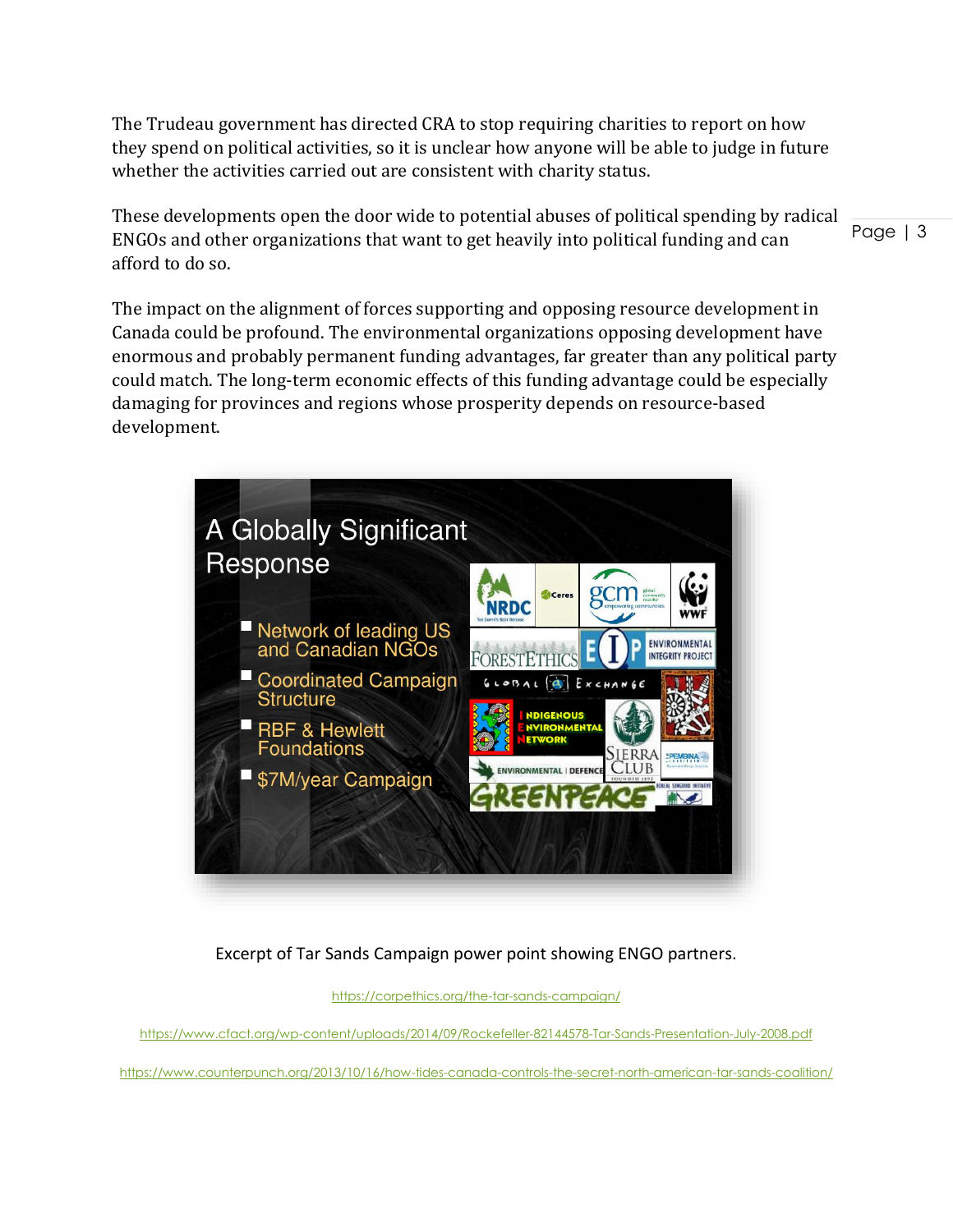# GREEN TITANIC

# <span id="page-4-0"></span>How Big Green Money's Political Power Was Unleashed

In previous reports<sup>1</sup> and blog posts, I described the current sources of funding for Canadian environmental groups (ENGOs), many of which have attained registered charity status.

In this article, I would like to describe how changes in the Canadian *Income Tax Act* and regulations governing charities and a recent court decision have freed activist environmental organizations with registered charity status from constraints on their ability to conduct political activities. I will offer some thoughts on the potential consequences of this for Canada.

### <span id="page-4-1"></span>Background

There are more than 86,000 registered charities in Canada. They are exempt from paying tax on their income, and the federal government allows taxpayers to claim a tax deduction or a tax credit for charitable donations to reduce the income tax that they pay. The *Income Tax Act* provides other benefits to charities including the non-taxation of capital gains on donations of publicly listed securities, exemption from GST for certain supplies purchased by charities, and other rebates.

In 2019, the estimated cost to the federal government of providing tax relief to individuals for charitable donations is over \$5 billion, as indicated in Table 1.

| Category                              | <b>Value(\$million)</b> |
|---------------------------------------|-------------------------|
| Charitable Donation Tax Credit        | 2,885                   |
| Deductibility of Charitable Donations | 490                     |
| Exemption from GST for supplies       | 1,250                   |
| Non-taxation of capital gains         | 145                     |
| Rebate for registered charities       | 335                     |
| Total                                 | 5.055                   |

#### **Value of Tax Expenditures Favouring Charities in Canada (2019)**

**Table 1**

*Source: Finance Canada, Report on Tax Expenditures 2018*

Page | 4

#### Dark Green Money

<sup>1</sup> <https://friendsofscience.org/assets/documents/Dark-Green-Money-Foundation-Funding-Jan-11-2019.pdf>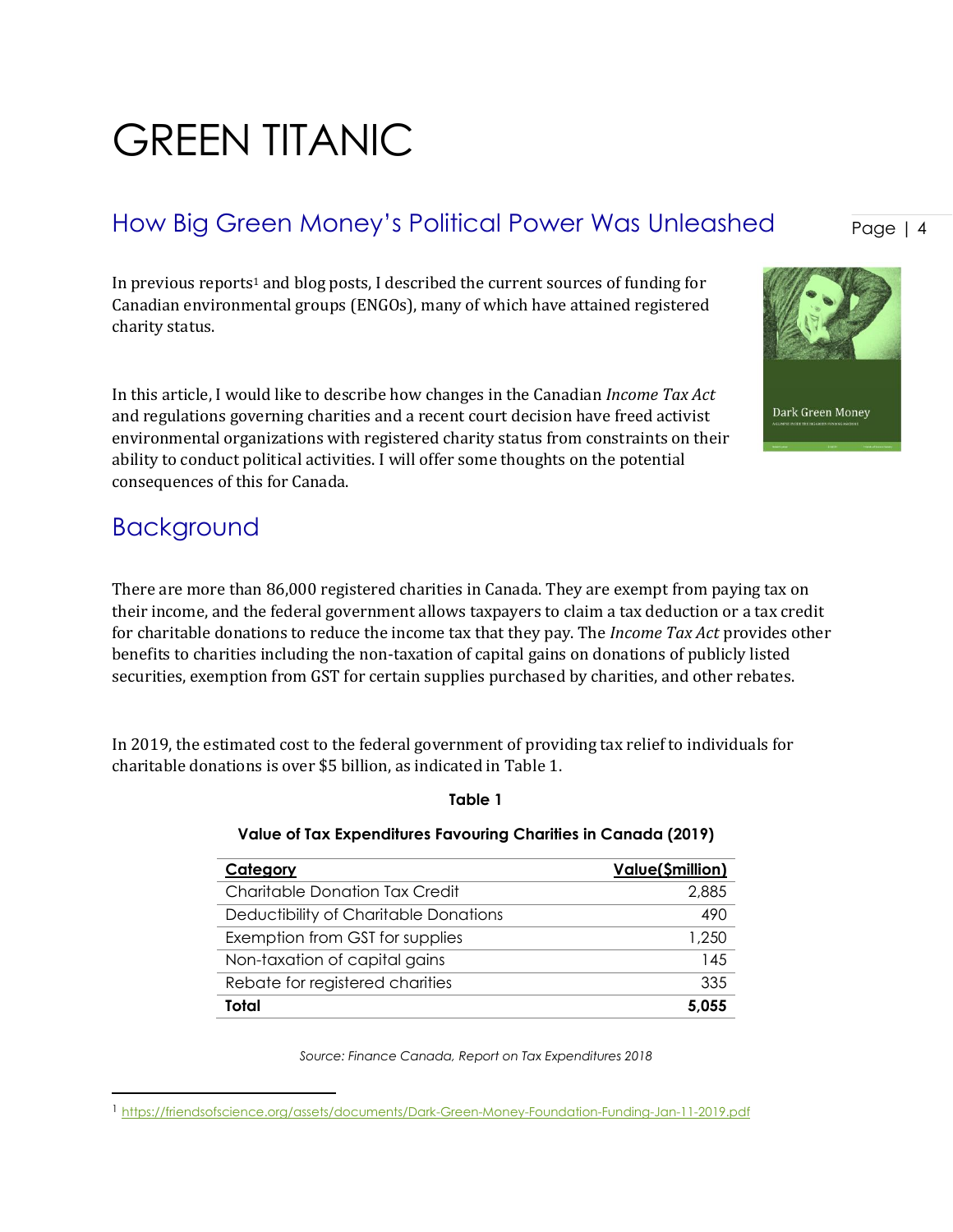These are called tax expenditures because Finance Canada treats them as exceptions from the normal application of the tax system. If the exceptions were not in place, the donors to charities or the charities themselves would have had to pay income or sales taxes, so these taxes are "foregone" by the federal treasury. The revenues foregone by the treasury must ultimately be made up from taxes collected from all other Canadians. Consequently, the tax benefits enjoyed by the charities are effectively provided by all other taxpaying Canadians.

Beyond the revenue benefits that charities receive from favourable tax treatment, they receive over \$250 billion in annual revenues, of which about \$170 billion is direct funding from various levels of government. So, in total, Canadian taxpayers subsidize registered charities by about \$175 billion a year.

Most Canadians have a broadly favourable view of charities, because they are associated with "good causes" or organizations that provide "common or social goods and services". The traditional definition of a charitable purpose is that it aims to:

- Relieve poverty by providing social services for the working poor
- Advance education by building more schools for students
- Advance religion by offering religious instruction to elementary school students
- Relieve conditions associated with disability by providing support to caregivers who are family members

Over the history of Canada's tax treatment of charities, this narrow list of purposes has been vastly expanded. One might say that the categories of charities now used by the Canada Revenue Agency is so far wider than its traditional one as to be almost unrecognizable. It includes, among other categories: protecting the environment, promoting the welfare of animals, advancing the public's appreciation of the arts, protecting human life and property, promoting racial equality, and promoting industry trade and commerce. The registered charity "industry" accounted for about 13 per cent of Canada's \$1.8 trillion GDP in 2015.

There are many important public policy issues about the way charities are regulated in Canada and about the relationship between governments and charities. This note will address one of these: the effects of recent decisions concerning how charities, and especially certain environmental organizations, spend for political purposes.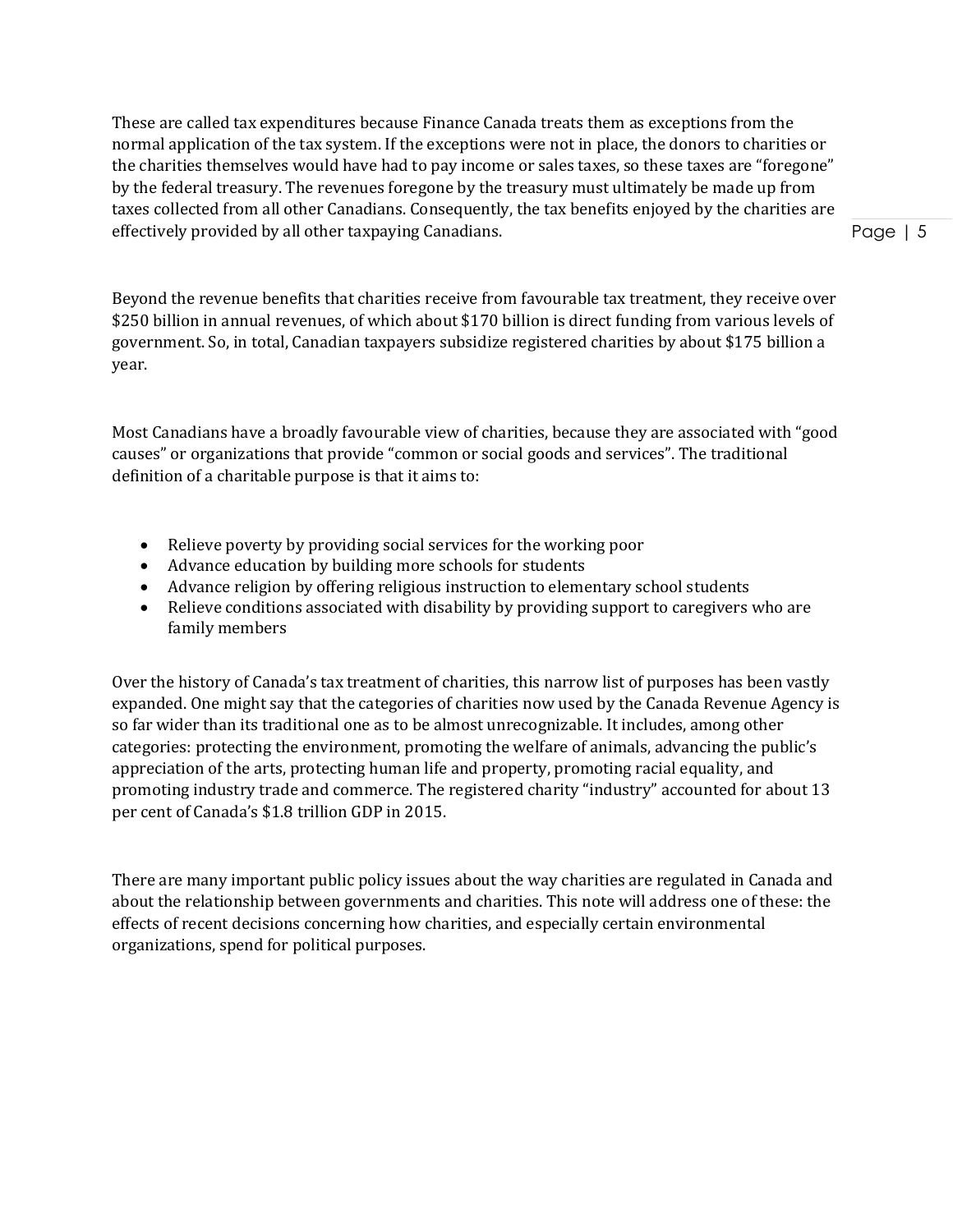# <span id="page-6-0"></span>Big Green Money<sup>2</sup> – The Role and Activities of Large Environmental Organizations

No one objects to the efforts of environmental organizations to promote the natural environment by reducing harmful emissions of pollutants into local air, land and water. One certainly might ask, at this juncture, why Canada needs to rely so heavily on the supply of environmentrelated services by non-governmental organizations. The federal and provincial governments have immense and ever-growing organizations



**Big Green Money vs Conventional Energy** Advocates

of experts whose job it is to assess risks, regulate environmental practices and respond to environmental emergencies. These organizations are accountable to the Canadian public through Parliament and the provincial legislatures. Thus, it is not all clear that the funds directed to nongovernmental organizations deliver results as efficiently and with the same accountability as those delivered by government departments. Moreover, the private firms that provide environmental services often find themselves competing with ENGOs with charity status for government contracts, only to find that, because of the funding and favourable tax treatment accorded by governments to ENGOs, they can usually undercut the pricing of a commercial competitor.

Beyond the efficiency and accountability concerns, an increasing number of large environmental organizations have accepted the claims that human emissions may cause potentially catastrophic effects on the global environment and that costly actions by Canada (which constitutes only 1.6% of global emissions) will make a difference at the global level. In their campaigns to address alleged human influences on global warming and climate change, a number of federally registered, taxsubsidized environmental charities have chosen to take actions that harm the Canadian economy, such as:

- blocking necessary energy infrastructure,
- promoting increased reliance on expensive intermittent sources of electricity supply,
- urging the imposition of carbon taxes, which are essentially a consumption tax, that raise the costs of everything for consumers,
- advocating for constantly increasing regulations.

The information available on IRS and CRA public records has been well researched by various private citizens, including Vivian Krause and others, in Canada. Her blog can be found here:

[https://fairquestions.typepad.com/rethink\\_campaigns/](https://fairquestions.typepad.com/rethink_campaigns/)

 $\overline{a}$ 

<sup>2</sup> [https://blog.friendsofscience.org/wp-content/uploads/2019/02/Big-Green-Money-NO-vs-PRO-FINAL-RevB-FEB-12-2019-](https://blog.friendsofscience.org/wp-content/uploads/2019/02/Big-Green-Money-NO-vs-PRO-FINAL-RevB-FEB-12-2019-1.pdf) [1.pdf](https://blog.friendsofscience.org/wp-content/uploads/2019/02/Big-Green-Money-NO-vs-PRO-FINAL-RevB-FEB-12-2019-1.pdf)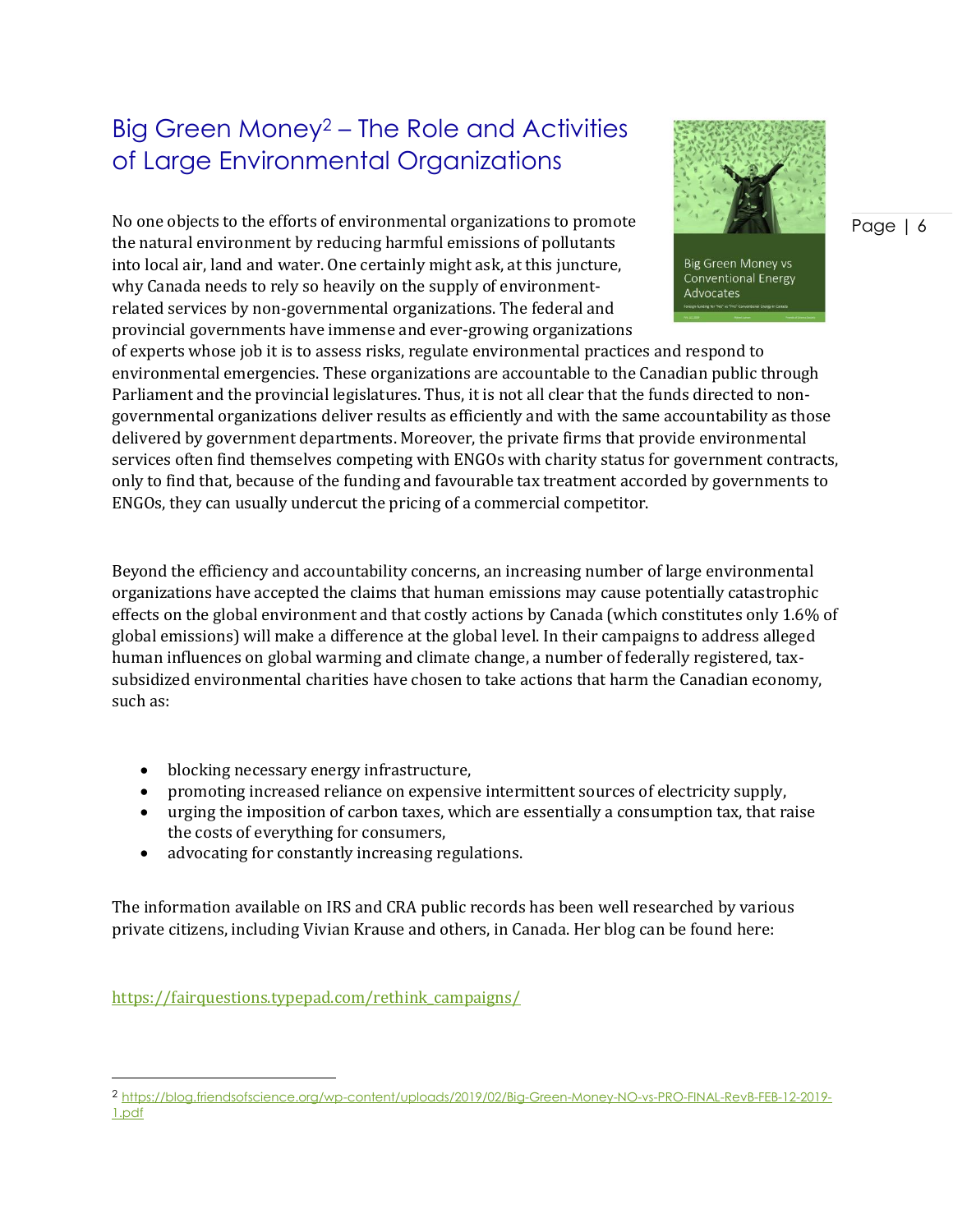The now well-publicized Tar Sands Campaign is just a sliver of a much broader, global campaign, driven by both foreign and Canadian foundations.

The average Canadian, accustomed to thinking of environmental organizations as small and constantly searching for funds to meet a meager and parochial agenda, might be surprised to learn how rich they are. In a previous blog article (Money Matters; The ENGO Political Advantage<sup>3</sup>), I compared the funding of the 40 largest environmental organizations in Canada to those of Canada's political parties.

- The combined revenues of the ENGOs and their environmental law counterparts was almost \$11.4 billion over the period 2000 to 2018.
- The total revenues received by all four main federal political parties over the period was about \$631 million.
- The revenues received by the ENGOs and their environmental law counterparts over the period thus was over 18 times the revenues received by all federal political parties.
- The revenues received by the Tides organization, one of the most active opponents of Canadian energy development and infrastructure, is more than the combined revenues of Canada's two largest political parties, the Liberal Party of Canada and the Conservative Party of Canada.

No one should be under any doubt that, whatever their other purposes and activities, Canadian ENGOs are significant political organizations. They use their large funds in a wide variety of ways to influence politicians and to sway public opinion. These include lobbying of politicians and officials, publishing information (and propaganda) in print and social media, organizing "public education campaigns" to indoctrinate followers, launching public advertising campaigns to oppose energy developments, mobilizing others to support or oppose specific government policies and laws, and organizing public demonstrations and blockades.

This might be entirely acceptable in a democracy, except for a few things. One is that many of these organizations were created by and remain heavily funded by foreign foundations that may not have Canadian interests at heart. At a minimum, Canadians should be able to see which foreign sources are pulling the strings, especially when the competitiveness or market access of Canadian firms is at stake.

# <span id="page-7-0"></span>What Does the Data Show?

It would be ideal if the information that the CRA required of registered charities, and especially those that are ENGOs active in opposing resource development, included details about their

<sup>3</sup> <https://blog.friendsofscience.org/2019/02/16/money-matters-the-engo-political-advantage/>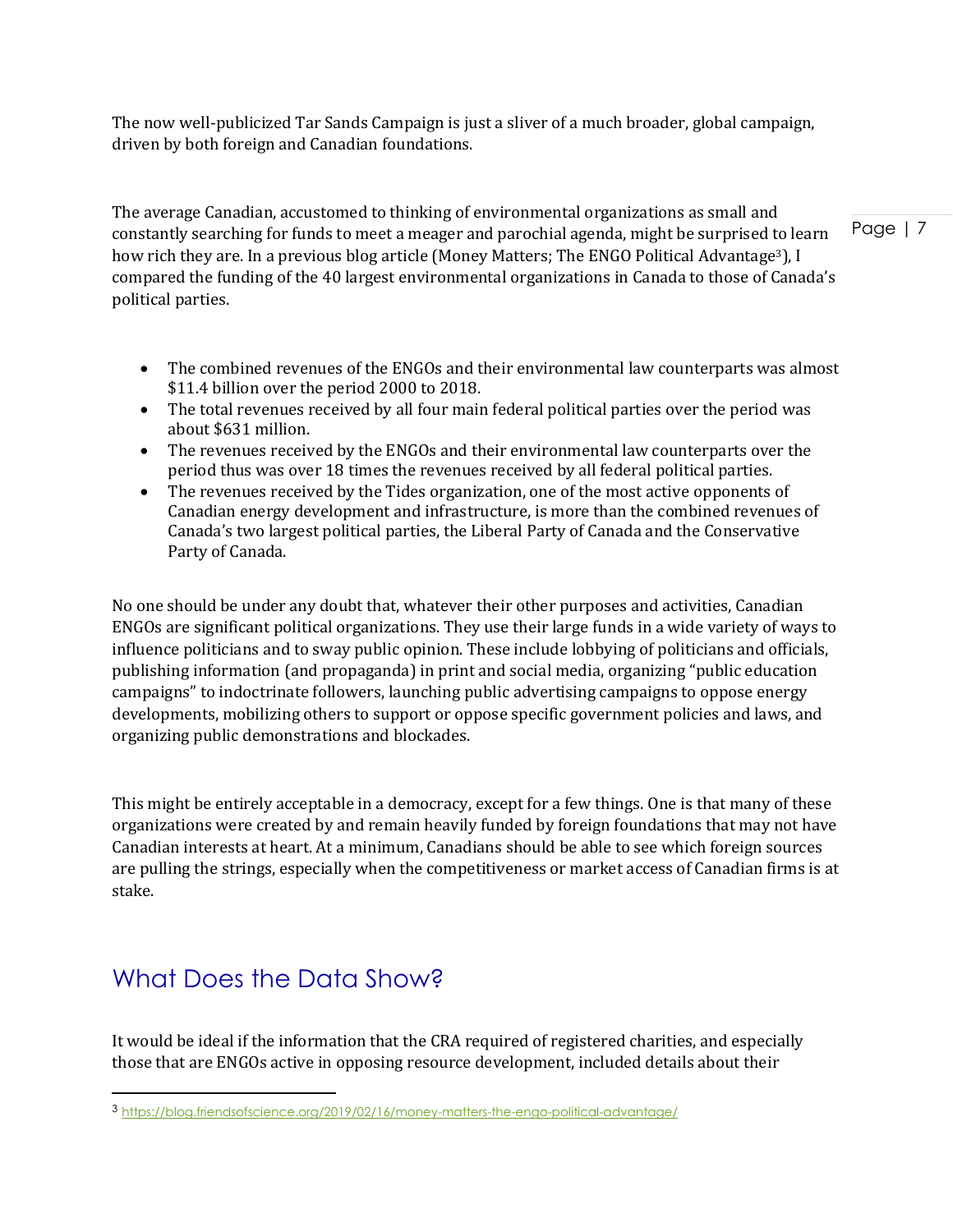political activities. In fact, the generic reporting by CRA is done in terms of group aggregates, or classifications, defined in terms of activities and purposes. Thus, most environmental charities are classified as group C-52, whose purpose is "preservation of sites, beauty and historical". Of the organizations that reported political activity, the independent observer cannot find out the specifics of who received the political contributions, the political activities in which the organization participated, how much was devoted to in-kind support for political objectives, what was the relationship between foreign-source revenues and the subsequent political contributions and activities, and the results obtained from the political activities and expenditures. The public and Parliament, which is supposed to exercise oversight, are essentially blind to what political activity taxpayers are funding.

Fortunately, it appears, only a small proportion of all charities are reporting political contributions and activities. Of the almost 103,000 charities that have filed T3010 reports since 1997, only 4,967, or 5 per cent, reported political activities and contributions. Of the 25 charities that reported the largest political expenditures, there were only two ENGOs, Ducks Unlimited Canada and the David Suzuki Foundation. Since 1997, Ducks Unlimited Canada spent \$45.3 million on political expenditures and the David Suzuki Foundation spent \$4.8 million. The absence of organizations known to spend many millions of dollars on the anti-oil sands campaign from this list suggests that ENGOs do not follow the same reporting practices. Fundamentally, however, we don't know.

<span id="page-8-0"></span>A Brief Review of Past Decisions Concerning Political Spending by **Charities** 

WEST COAST CONNECT WITH US: Pacific North Coast Oil Tanker Ban 0000 A law prohibiting oil tankers on BC's north of

Prior to 1985, registered charities were not allowed to engage in political activities if they wished to retain their

tax-free status. In that year, the Mulroney government introduced legislation to permit a charity to engage in such activities in certain circumstances, specifically if it devoted substantially all its resources to charitable activities carried on by itself. In addition, the political activities had to be ancillary and incidental to its charitable activities or purposes. The *Income Tax Act* stated that no more than 10 per cent of the resources of any charity could be devoted to political activities.

In administering the law, the CRA endeavoured to draw a distinction between acceptable and unacceptable political activities. The unacceptable ones were partisan, in the sense that they directly and explicitly supported a specific candidate or political party seeking office. More general efforts to "*retain, oppose or change laws and policy through public information and engagement activities*" were treated as acceptable.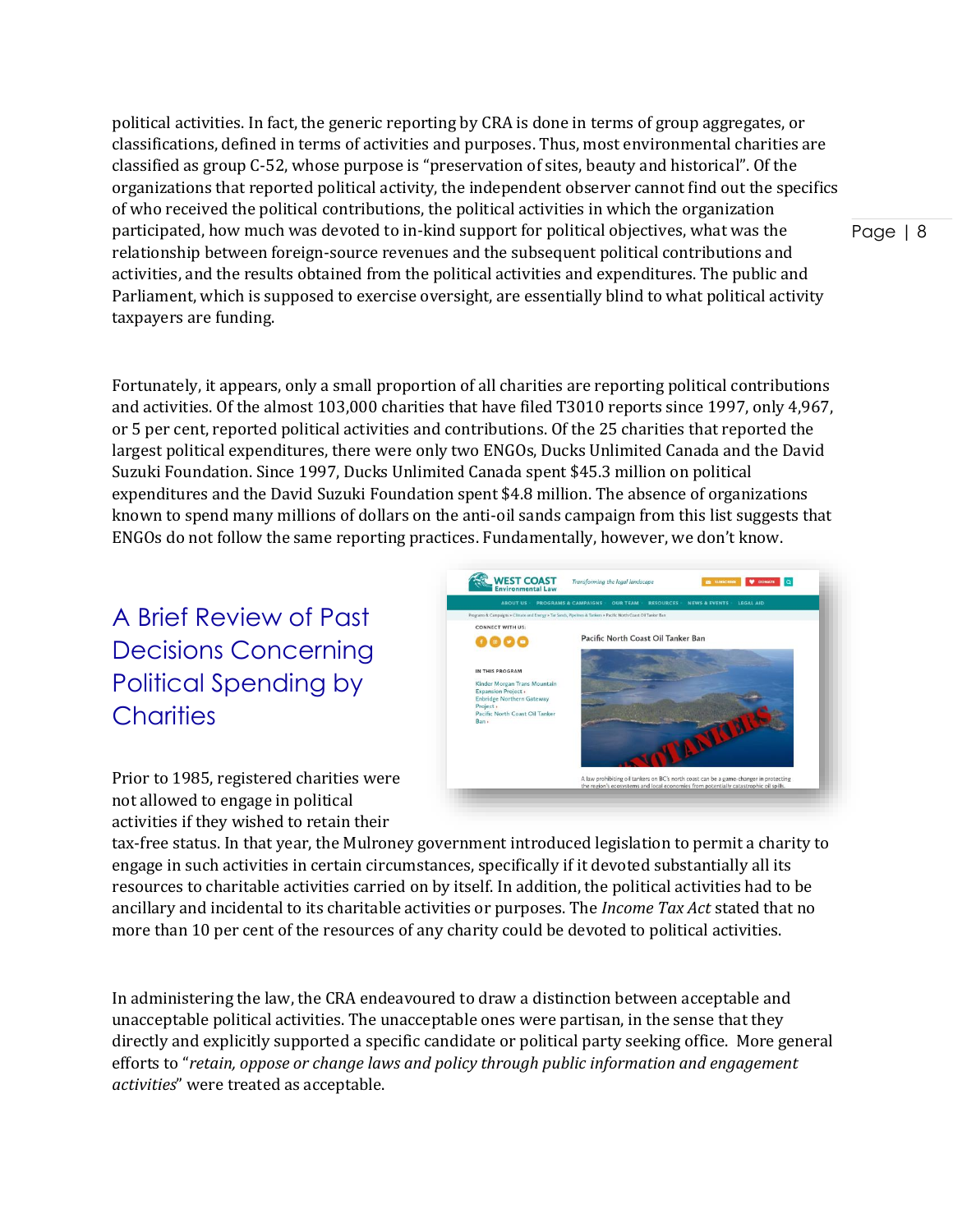In the 2012 Federal Budget, the Harper Government, concerned about the political activities of various charities using their funds to oppose energy development and energy infrastructure, gave the CRA additional resources to audit charities engaged in political activities and ordered it to increase reporting requirements on the annual T3010 filing that charities must make. The CRA embarked on a series of 60 audits, which were strongly criticized by the ENGO community and by the Opposition parties.

Page | 9

In January 2016, the newly-elected Trudeau government announced that the CRA's audit program would be wound down; the results of the audits completed to that point in time were never made public. In his mandate letter to the new Minister of National Revenue on November 12, 2015, Prime Minister Trudeau instructed her to "*allow charities to do their work on behalf of Canadians free from political harassment and modernize the rules governing the charitable and not-for-profit sectors, working with the Minister of Finance. This will include clarifying the rules governing "political activity*" *with an understanding that the charities make an important contribution to public debate and public policy.*"

The Minister of National Revenue appointed a Consultation Panel on the Political Activities of Charities in September 2016. The panel members included Marlene Deboisebriand, Shari Austin, Susan Manwaring, Kevin McCort and Peter Robinson. All of the panel members have many years' experience in the charity and non-profit sectors; none represented outside constituencies or viewpoints. Peter Robinson is the Chief Operating Officer of the David Suzuki Foundation and also Chair of Imagine Canada. Further, the composition of the panel was curiously non-representative even of the registered charity community. There were no representatives of the Health and Education charity classes that have the largest revenues. There were no representatives of the most numerous charity class: Religion. Finally, where were the representatives of the charity class whose services arguably have the most direct effect on Canadians, the Welfare charity class?

The consultation process followed by the panel was similar to that which the Trudeau government has followed in a number of other cases; it focused on gathering input from organizations that supported the government's views and offered little or no opportunity for alternative views to be heard. The online consultations took about seven weeks and the in-person consultations took all of two weeks, from November 29 to December 13, 2016. Virtually all of the participants were representatives of registered charities. One might almost say that the outcome of the consultation was pre-ordained.

The Panel reported in March 2017, and recommended that the CRA's administrative position and policy be revised to enable charities to "*fully participate in public policy dialogue and development*" and amend the *Income Tax Act* "*to delete any reference to non-partisan political activities to allow charities to fully engage without limitation in non-partisan public policy dialogue and development, provided it is subordinate to and furthers their charitable purposes*."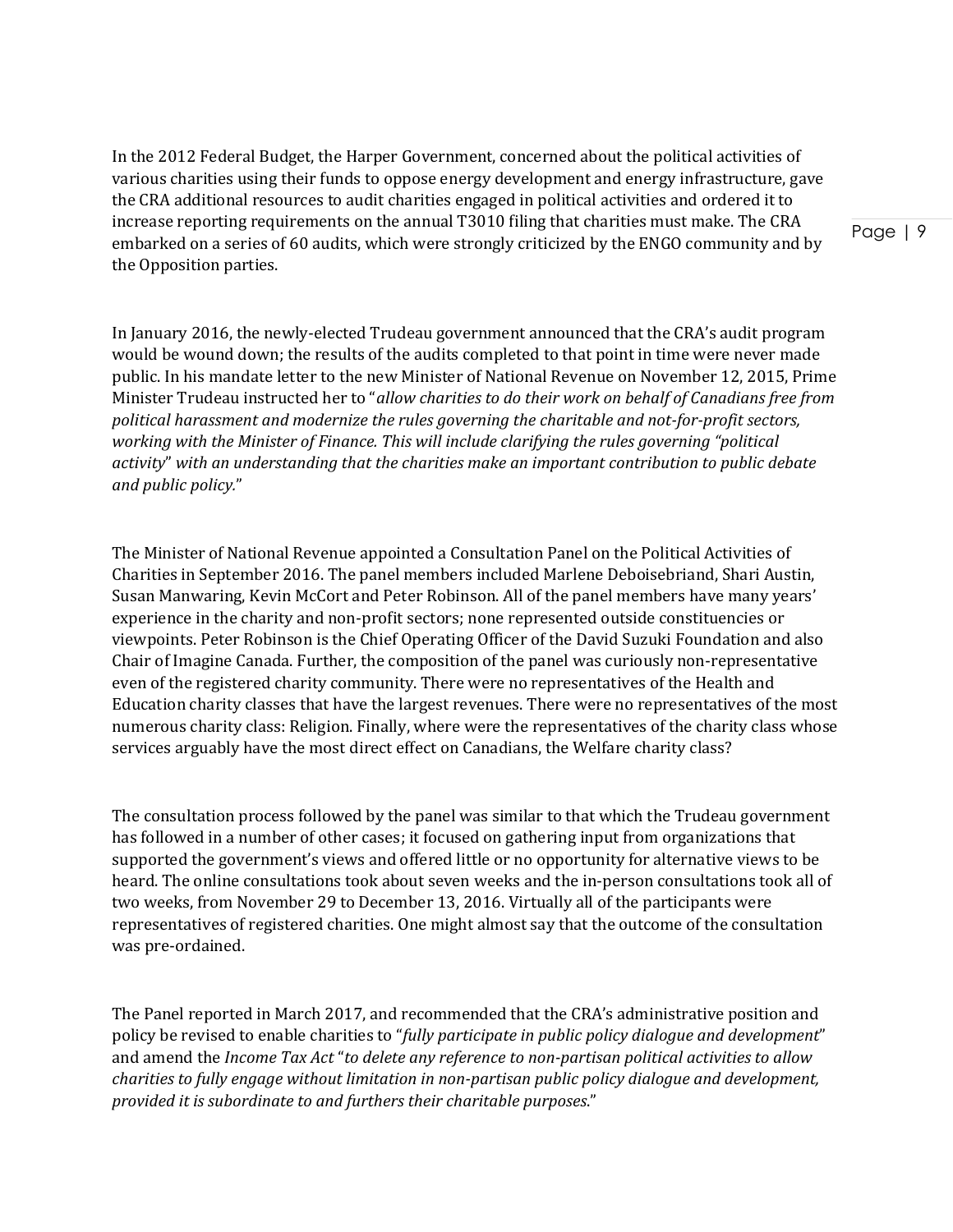The Trudeau government did not seek Parliament's approval of revisions to the *Income Tax Act* in separate legislation that would have afforded more opportunity for oversight, public hearings and media attention. Instead, it included in Bill C-86, the omnibus Budget Act for 2018, new rules to permit charities to carry on unlimited "public policy dialogue and development activities (PPDDAs)", which generally involve seeking to influence the laws, policies or decisions of a government. The amendments received Royal Assent at the end of 2018, and the CRA issued draft regulations to implement this in January 2019.

The government subsequently moved essentially to eliminate CRA's requirements on charities to report on political activities.

[https://www.canadiancharitylaw.ca/blog/cra\\_announces\\_upcoming\\_changes\\_to\\_the\\_t3010\\_to\\_acco](https://www.canadiancharitylaw.ca/blog/cra_announces_upcoming_changes_to_the_t3010_to_account_for_changes_in_polit) unt for changes in polit

To further the complete removal of regulatory constraints on charities' political activities, in July 2018 Justice Edward Morgan of the Ontario Superior Court of Justice granted a ruling in a case launched by the charity Canada without Poverty (which the CRA had found was spending 98.5 per cent of its revenues on political activity). In his ruling, he found that the *Income Tax Act's* 10 per cent limitation on partisan political activity was an "*arbitrary and unjustified infringement of freedom of expressions as guaranteed by Section 2 of the Charter of Rights and Freedoms*." The Trudeau government decided to not appeal the ruling.

# <span id="page-10-0"></span>**Consequences**

The combined effect of the Trudeau government's decisions and the Ontario Superior Court's ruling is that the CRA now has no legal basis to disqualify a charity from spending 100 per cent of its funds on either partisan or non-partisan political activities. The main remaining limitation on such activities may be in the initial CRA finding as to whether an organization is a charity.

Mark Blumberg is one of the most prominent lawyers in Canada specializing in issues related to charities law. In testimony before the Senate Committee on Finance in November 2018, he made several points that help to clarify the potential consequences of the recent changes.

"*We know that Canadian charities on the T3010 annual return claim to have spent approximately \$25 million per year on political activities. Yet, if Canadian charities have expenditures of over \$250 billion a year, in theory Canadian charities could in fact spend almost \$25 billion on political activities. In*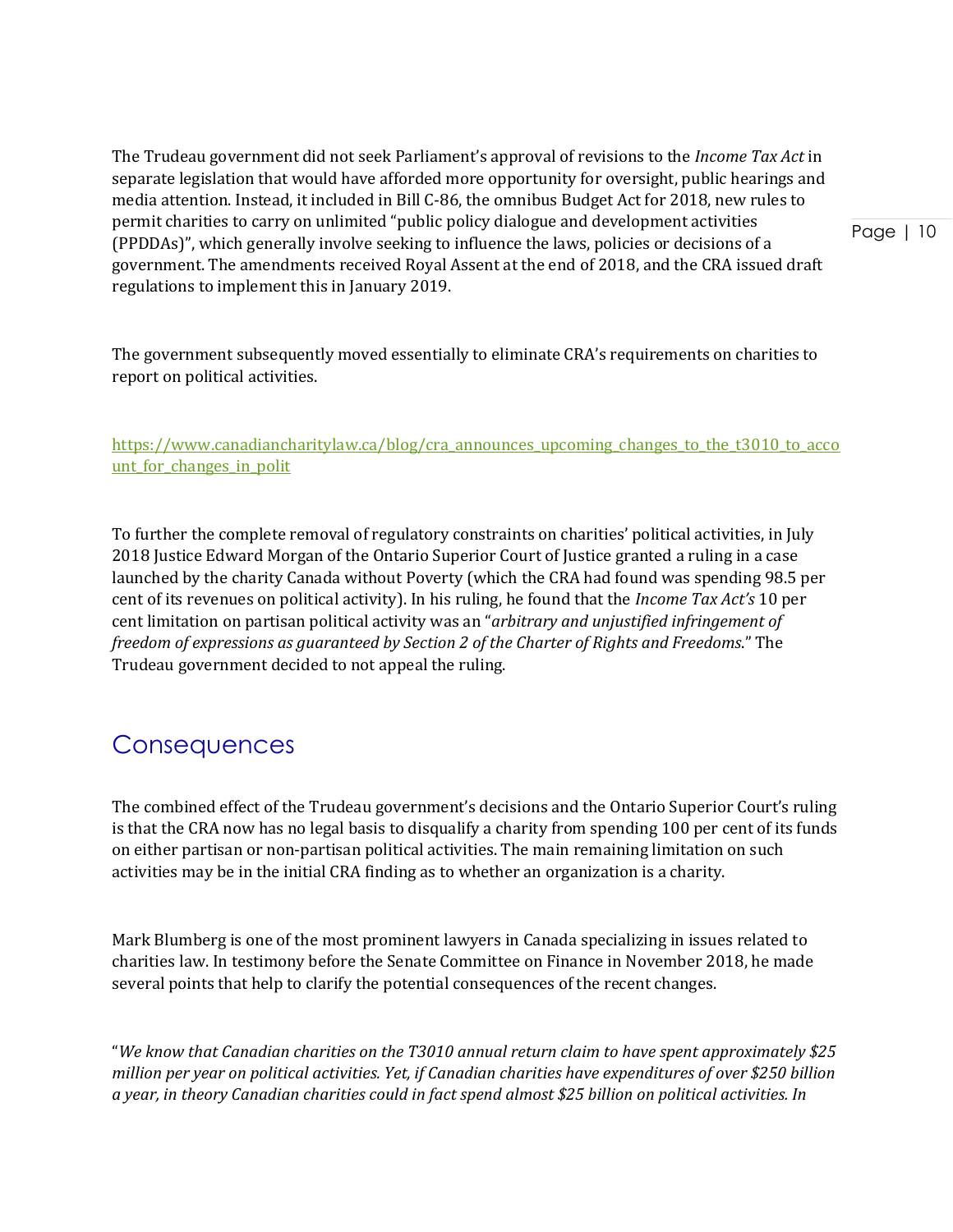*other words, Canadian charities under the old rules could spend 1000 times more funds on political activities than that which they claim to spend…*

than freedom of speech. People who work or volunteer with charities are free to express their personal Page | 11 *Some people talk in terms of freedom of expression for charities, but it is really about money more views on their own time and that can even include partisan activities. However, some want more - the ability to be paid using a charity's resources, which are subsidized by taxpayers, to express their political views and to not have to do any charitable activities. The 10 % rule is not enough for them. They want 100%. There is a difference between 'free speech' and 'heavily subsidized speech" …*

*Finance in their fall update are estimating that the cost of this measure will be up to \$90 million in Federal taxes foregone by 2022, which means charities would be spending \$300 million more on political activities per year. These figures do not include the hit to provincial governments. By my off the napkin calculation it appears that Finance is guessing there will be about a 12-fold increase in the amount of spending by registered charities from the numbers declared at the moment… I think the Finance numbers are conservative, and if we look at the US experience we are going to have single individuals that will receive more than \$90 million in tax relief. The issue is not going to be foregone Federal and provincial tax but ultimately the quality of the work coming from a small number of charities with barely hidden partisan agendas that can undermine public confidence in the sector. Unfortunately, we only need to look at the US at the moment to see the corrosive impact of lots of dark money and political contributions funneled through the non-profit sector.*"

The full text of Mark Blumberg's testimony can be found here:

#### [https://www.globalphilanthropy.ca/blog/senate\\_committee\\_on\\_finance\\_and\\_their\\_review\\_of\\_politi](https://www.globalphilanthropy.ca/blog/senate_committee_on_finance_and_their_review_of_political_activities) [cal\\_activities](https://www.globalphilanthropy.ca/blog/senate_committee_on_finance_and_their_review_of_political_activities)

The list of further possible implications is a long one. Certain ENGO registered charities, like Ducks Unlimited or the David Suzuki Foundation, could greatly expand their partisan and non-partisan political activities. Thousands of non-profit organizations could seek to become registered charities. In future, a government could remove or scale back tax incentives for donating to charities. The federal and provincial governments might substantially reduce their direct funding of charities. The public's view of charities could change completely from that of socially beneficial agencies to that of highly politicized advocates for special interests.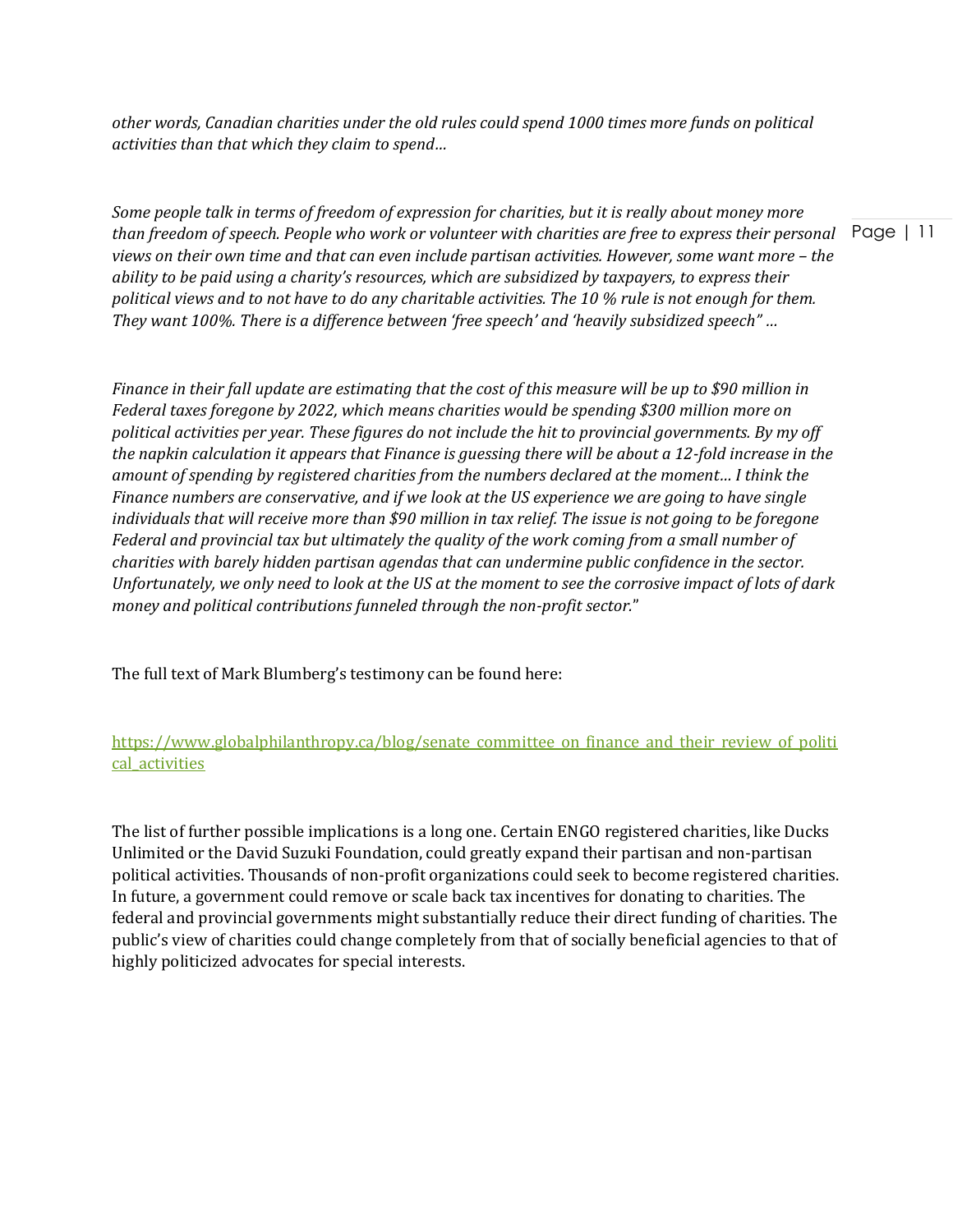

*The "Green Budget Coalition features 21 ENGOs, most of them charities, advocating for expensive special interest projects for the federal 2019 budget.*



### <span id="page-12-0"></span>Conclusion

Registered charity ENGOs that receive taxpayer funding are now unrestrained by CRA regulations in terms of using their revenues to fund a wide range of political activities to oppose resource development. The current federal government has supported and enabled this change. Charities still will be subject to the requirements of the Canada Elections Act, which constrains political activities during election campaigns. Between elections, political contributions from charities will be used to fund a broader range of actions and to significantly improve the organizational capacity of organizations receiving donations, including third party organizations.

The court system has, in the name of freedom of expression, removed all limits on the use of funds by registered charities even for partisan political purposes.

The previous system of annual reporting requirements imposed by CRA on registered charities produced very little publicly-available information about the political funding and activities of individual charities. The current federal government has now eliminated most of those reporting requirements, so there is no way for the public to know how politically-active ENGOs will use their new freedom to spend for political purposes in future.

The impact on the alignment of forces supporting and opposing resource development in Canada could be especially profound. The forces opposing development may have enormous and probably permanent funding advantages, far greater than any political party could match. Natural resources industries in the oil and gas, mining, forestry and other industries should expect increasing activism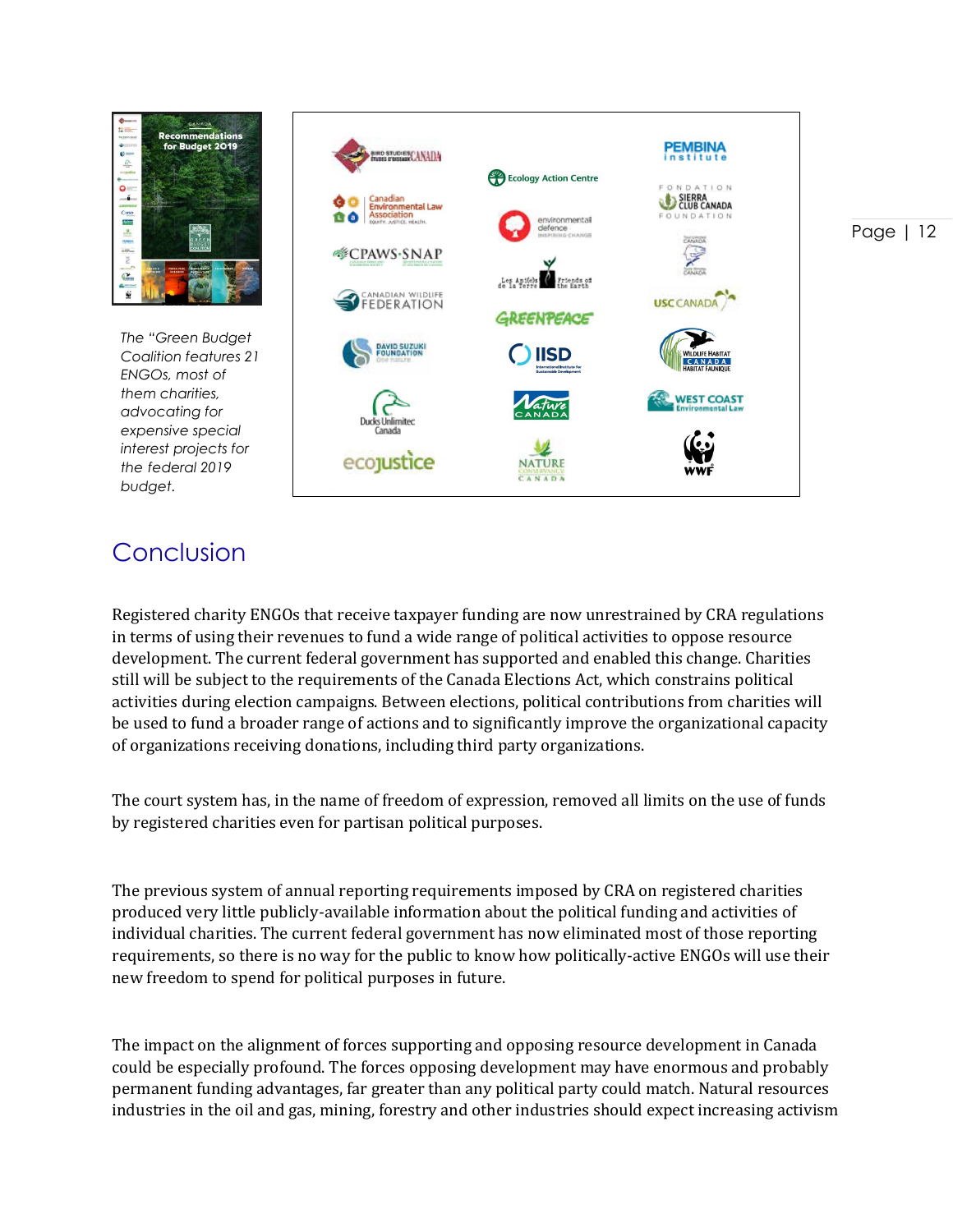directed at their lawful activities, increased legal challenges, and grassroots opposition to development proposals. The long-term economic effects of such changes could be especially damaging for provinces and regions whose prosperity depends on resource-based development.

As the current federal government has empowered and directed the recent legislative changes, there will be no policy or legislative change to reverse them so long as this government is in office.

In future, a new federal government could of course make significant changes through legislation or regulation. It could, for example, change the definition of "charities" in the *Income Tax Act* and related regulations to more closely align with the Common Law origins of the term. It also could explore other legislative changes that would withstand court scrutiny over constraints on political "freedom of expression" for charities. It certainly should consider appealing the Ontario Superior Court of Justice decision.

It should be possible, perhaps with a simple regulatory change, to amend the definition of a charity from one that "protects the environment" to one that "protects the local environment from the effects of local pollution of air, land and water". This could eliminate or circumscribe the charity status of organizations that seek to transform the Canadian energy economy because of the allegedly catastrophic effects of human-induced global warming.

Over the longer term, it would be desirable to introduce an entirely new way of regulating the registration and governance of charities. This could, for example, entail the creation of an independent organization at arms' length from CRA and accountable directly to Parliament. It also might entail an increased role for provincial governments in regulating and auditing the activities of charities within their borders.

The charities sector should not be the battleground for competing views about the benefits and risks of resource development in Canada. If public trust in and support for the charities that provide key services to Canadians is to be assured into the 21st century, a future government should undertake a thorough, non-partisan review of the regulation and governance of the sector.



Image licensed from Shutterstock.